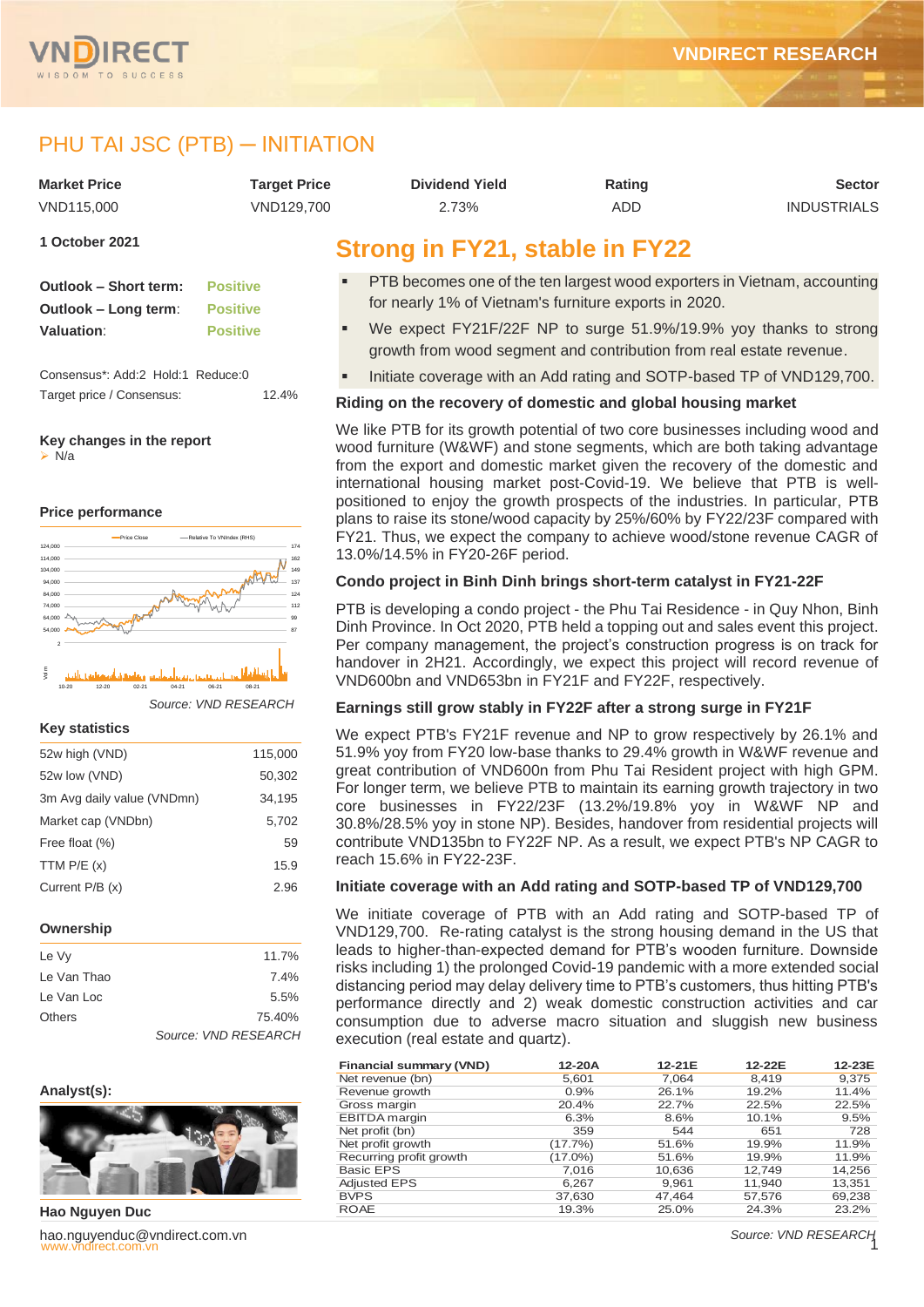

### **Investment thesis**

#### **We like PTB for:**

- We expect PTB's W&WF revenue to reach a CAGR of 14.8% in FY21- 23F thanks to 1) strong demand from the US housing market and 2) plans to expand Phu Cat's factory capacity (increase 60% compared to capacity in 2020).
- PTB's stone segment takes advantage from 1) the warming up from Ha Noi and HCMC residential market and 2) gain the U.S market share thanks to take benefit from the U.S-China trade war
- We forecast PTB to deliver net profit CARG of 15.6% in FY21-23 mainly driven by the contribution of real estate segment. The revenue from Phu Tai Resident projects would contribute VND600bn/VND653bn in FY21/22F, accounting for 8.5%/7.0% of total revenue and 20%/15% NP in FY21/22F, in our projection.

**We initiate coverage on PTB with ADD rating.** Our target price for PTB is VND129,700, deriving a potential upside of 15.5% including dividend yield. We adopt sum-of-the-parts valuation for this stock:

- For the three core businesses wood, stone and auto dealership, we apply average EPS FY21-22F VND6,513/shares, VND2,906/share and VND601/shares, respectively that is weighted by each business's NP contribution in our FY21F. We base our target P/E for each of PTB's businesses on the one-year averages of median TTM P/E of our peer groups.
- For PTB's property segment, we employ the DCF method to estimate its net present value.

#### **Figure 1: SOTP valuation (unit: VNDbn)**

|                                          |                     | Average NP<br>contribution on |         |
|------------------------------------------|---------------------|-------------------------------|---------|
| <b>SOTP Valuation</b>                    | <b>Method</b>       | FY21F-22F (%)                 |         |
| Wood                                     | Target P/E of 12x   | 50                            | 3932    |
| Stone                                    | Taget P/E of 12.8x  | 26                            | 2066    |
| Auto dealers                             | Target P/E of 10.9x | 7                             | 451     |
| Real estate, DCF                         | DCF 2 years         | 17                            | 180     |
| Equity value                             |                     |                               | 6629    |
| Share outstanding (m)                    |                     |                               | 51.1    |
| Equity value value per share (VND/share) |                     |                               | 129.717 |
| Target price (rounded) (VND/share)       |                     |                               | 129,700 |
|                                          |                     | Source: VNDIRECT RESEARCH     |         |

#### **Downside risks and re-rating catalyst**

Downside risks inlude:

- The longer-than-expected Covid-19 pandemic with a more extended social distancing period may delay delivery time to PTB's customers, thus hitting PTB's performance directly.
- Weak domestic construction activities and car consumption due to adverse macro developments; sluggish new business execution (real estate and quartz).
- Higher than expected logistic cost may affect the PTB's gross profit margin, especially in stone segment.

Re-rating catalyst is the strong housing demand in the US that leads to higher demand for PTB's wooden furniture than we expect.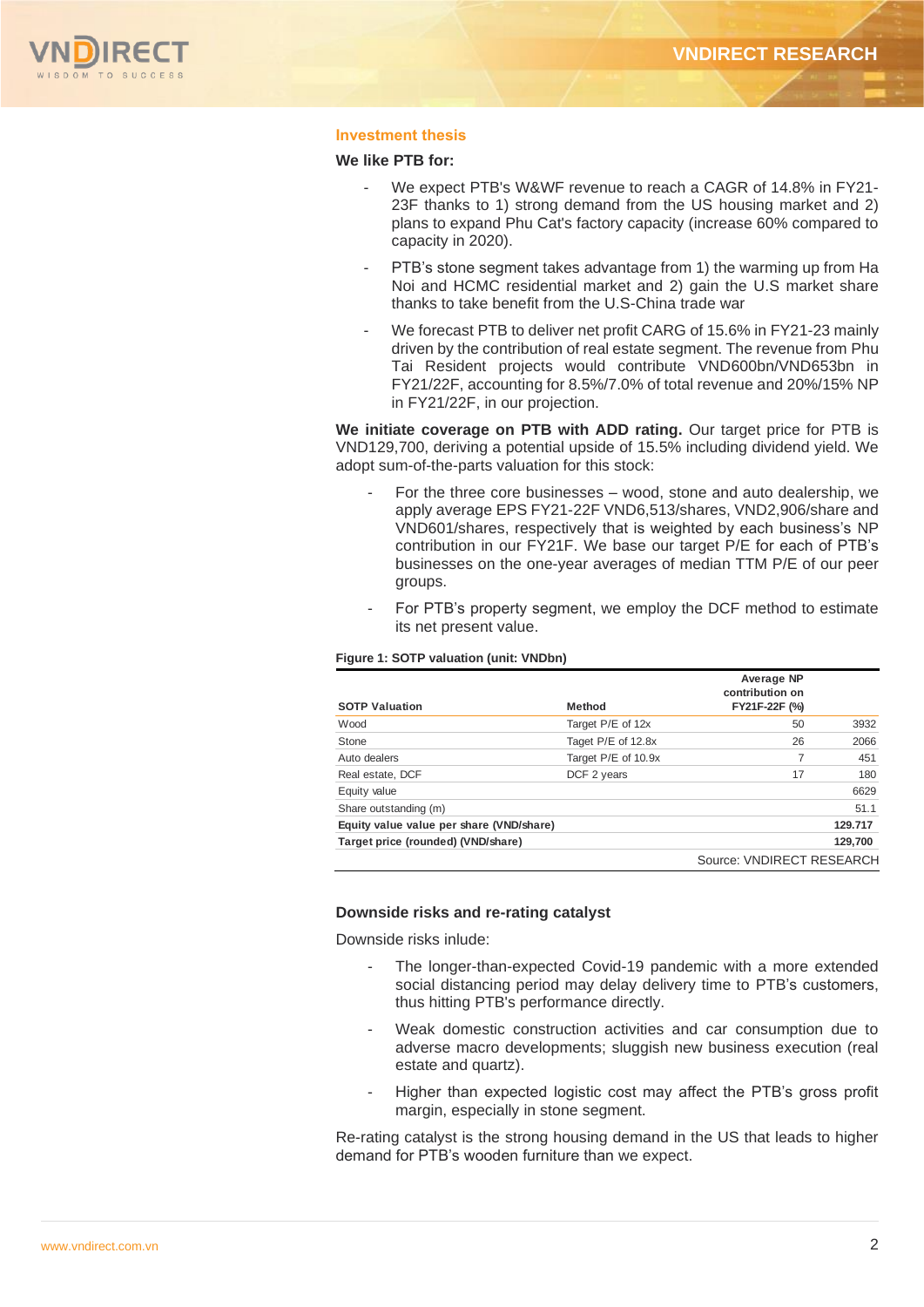

# **Figure 2: Peer comparision**

|                                           |                 |        |            | <b>Market</b> |      |       | 3 year-<br><b>EPS</b> |            |                |            |                  |            |                                      |
|-------------------------------------------|-----------------|--------|------------|---------------|------|-------|-----------------------|------------|----------------|------------|------------------|------------|--------------------------------------|
|                                           |                 |        | <b>TP</b>  | cap           |      | P/E   | growth                |            | P/BV(x)        |            | <b>EV/EBITDA</b> |            | <b>ROE (%)</b>                       |
| Company                                   | Ticker          | Recom, | <b>VND</b> | US\$m         | TTM  | CY21F | <b>CAGR</b>           | <b>TTM</b> | CY21F          | <b>TTM</b> | CY21F            | <b>TTM</b> | CY21F                                |
| Stone segment                             |                 |        |            |               |      |       |                       |            |                |            |                  |            |                                      |
| CMC JSC                                   | <b>CVT VN</b>   | na     | na         | 106           | 12.8 | na    | 7.2                   | 2          | na             | 10.2       | na               | 14.8       | na                                   |
| Asian Granito                             | <b>ASIAN IN</b> | na     | na         | 113           | 10.9 | 9.5   | na                    | 0.9        | na             | 7.2        | na               | 9.9        | na                                   |
| Vicostone JSC                             | <b>VCS VN</b>   | na     | na         | 856           | 12.9 | na    | 8.1                   | 4.6        | na             | 9.3        | na               | 39.2       | na                                   |
| Pokarna Ltd                               | POKR IN         | na     | na         | 188           | 11.8 | na    | 5.1                   | 3.8        | na             | 16.9       | na               | 8.0        | na                                   |
| Acrysil Ltd                               | <b>ACRY IN</b>  | na     | na         | 214           | 37.0 | na    | 48.5                  | 8.3        | na             | 25.7       | na               | 22.4       | na                                   |
| Average                                   |                 |        |            | F             | 18.1 | na    | 20.6                  | 5.57       | na             | 17.3       | na               | 23.2       | na                                   |
| <b>Median</b>                             |                 |        |            |               | 12.8 |       | 8.1                   | 4.6        | na             | 16.9       | na               | 22.4       | na                                   |
| Phu Tai Corp                              | PTB VN          | Add    | 129.700    | 215           | 13.3 | 7.45  | 0.9                   | 2.4        | na             | 7.8        |                  | 19.5       | 26.0                                 |
| Wood segment                              |                 |        |            |               |      |       |                       |            |                |            |                  |            |                                      |
| Integra Indocabinet Tbk PT                | WOOD IJ         | na     | na         | 343           | 12.8 | 11.5  | 19.0                  | 1.6        | 1.4            | 8.4        | 8.0              | 12.1       | 14.7                                 |
| Lii Hen Industries BHD                    | LHI MK          | na     | na         | 123           | 8.0  | 8.6   | 3.6                   | 1.2        | 1.1            | 4.2        | 5.0              | 16.8       | 14.2                                 |
| Evergreen Fibreboard Bhd                  | <b>EVF MK</b>   | na     | na         | 72            | 13.0 | 9.0   | 8.2                   | 0.3        | 0.7            | 13.6       | 6.1              | $-5.5$     | 1.2                                  |
| S Kijchai Enterprise PCL                  | <b>SKNTB</b>    | na     | na         | 136           | 18.2 | 14.4  | 24.4                  | 1.8        | 1.6            | 9.3        | 8.8              | 9.0        | 11.0                                 |
| Nam Hoa Trading & Production Corp         | NHT VN          | na     | na         | 110           | 7.8  | na    | 6.3                   | 2.5        | $\overline{2}$ | 7.9        | na               | 34.8       | na                                   |
| Duc Thanh Wood Processing JSC             | <b>GDT VN</b>   | na     | na         | 110           | 11.2 | 7.9   | $-7.2$                | 3.2        | 2.4            | 8.2        | na               | 27.7       | 25.9                                 |
| Average                                   |                 |        |            |               | 12.8 | 10.3  | 64.7                  | 1.9        | 1.6            | 9.2        | 7.0              | 15.6       | 13.4                                 |
| <b>Median</b>                             |                 |        |            |               | 12.0 | 9.0   | 8.2                   | 1.8        | 1.6            | 8.4        | 7.0              | 14.2       | 14.2                                 |
| Phu Tai Corp                              | PTB VN          | Add    | 129.700    | 215           | 13.3 | 7.5   | 0.9                   | 2.4        | 2.2            | 7.8        |                  | 19.5       | 26                                   |
| Auto dealer segment                       |                 |        |            |               |      |       |                       |            |                |            |                  |            |                                      |
| Hubei Yichang Transportation Group Co Ltd | 002627 CH       | na     | na         | 345           | 39.8 | na    | 2.3                   | 1.4        | na             | 20.3       | na               | 4.5        | na                                   |
| Saigon General Service Corp               | <b>SVC VN</b>   | na     | na         | 103           | 14.6 | na    | 32.2                  | 1.8        | na             | 12.7       | na               | 16.1       | na                                   |
| Hang Xanh Motors Service JSC              | <b>HAX VN</b>   | na     | na         | 43            | 5.6  | na    | 47.1                  | 0.9        | na             | 5.1        | na               | 32.5       | na                                   |
| Mean                                      |                 |        |            |               | 16.8 | na    | 17.9                  | $1.2$      | na             | 10.2       | na               | 15.0       | na                                   |
| Median                                    |                 |        |            |               | 10.9 | na    | 17.2                  | 1.2        | na             | 8.9        | na               | 11.4       | na                                   |
| Phu Tai Corp                              | <b>PTB VN</b>   | Add    | 129,700    | 215           | 13.3 | 7.5   | 0.9                   | 2.4        | na             | 7.8        |                  | 19.5       | 26.0                                 |
|                                           |                 |        |            |               |      |       |                       |            |                |            |                  |            | Source: Bloomberg, VNDIRECT RESEARCH |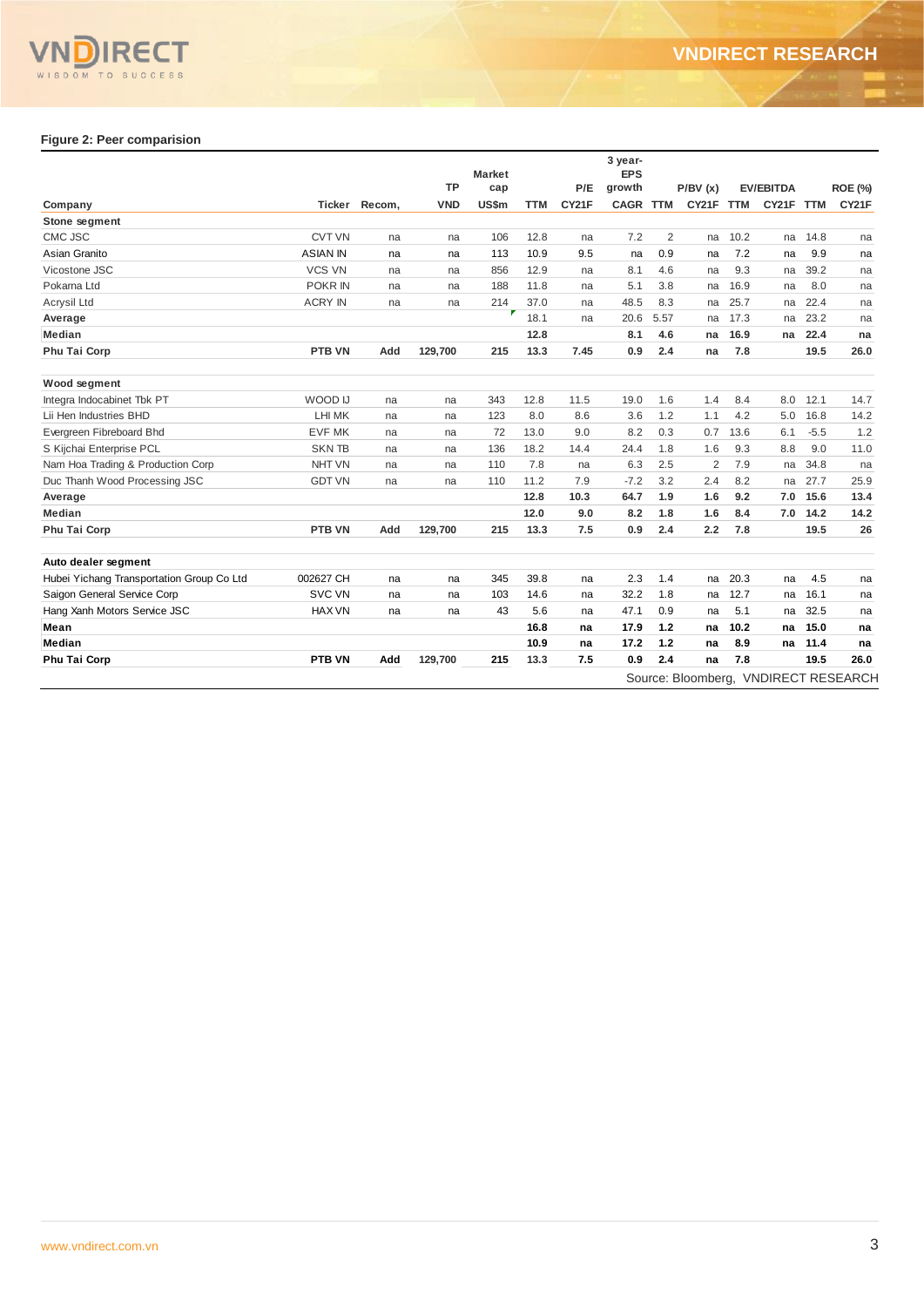# **STRONG IN FY21, STABLE IN FY22**

### **Company profile**

Established since 1995, PTB involves wood and wooden furniture production, stone manufacture and auto dealer. Since its inception till 2004, the company was under control of the military's 5th Region, a regional division of Vietnam's military. In 2014, PTB became a private company after the military completely divested from PTB. The management team has been with PTB over 20 years and currently holds 41.5% stake (including related people). PTB listed its shares on the Ho Chi Minh Stock Exchange (HOSE/HSX) since 2011. The company delivered 28.1% CAGR of equity expansion and 15.6% CAGR of net profit over FY15-20.



**Figure 3: PTB delivered 12.9% CAGR of revenue and 15.6% CAGR of** 

Currently, wood & wooden furniture is PTB 's largest business, accounting for 60.1% of revenue and 66.3% gross profit in 1H21. Stone products, which are mainly provided for domestic market, accounts for 23.7% and 29.6% of 1H21 revenue and gross profit. PTB is also an auto dealer for Toyota, which contributed about 16.9% to 1H21 revenue and 4.1% to gross profit. PTB aimed to tap into property market with its first condo project in Quy Nhon, Binh Dinh to be launched in Jul-21.





**Figure 5: PTB's revenue structure by segment during 2016-1H21 Figure 6: Wood & wooden furniture has been increasing its weight in PTB' s gross profit structure over years**



VNDIRECT RESEARCH, COMPANY REPORTS Sources: VNDIRECT RESEARCH, COMPANY REPORTS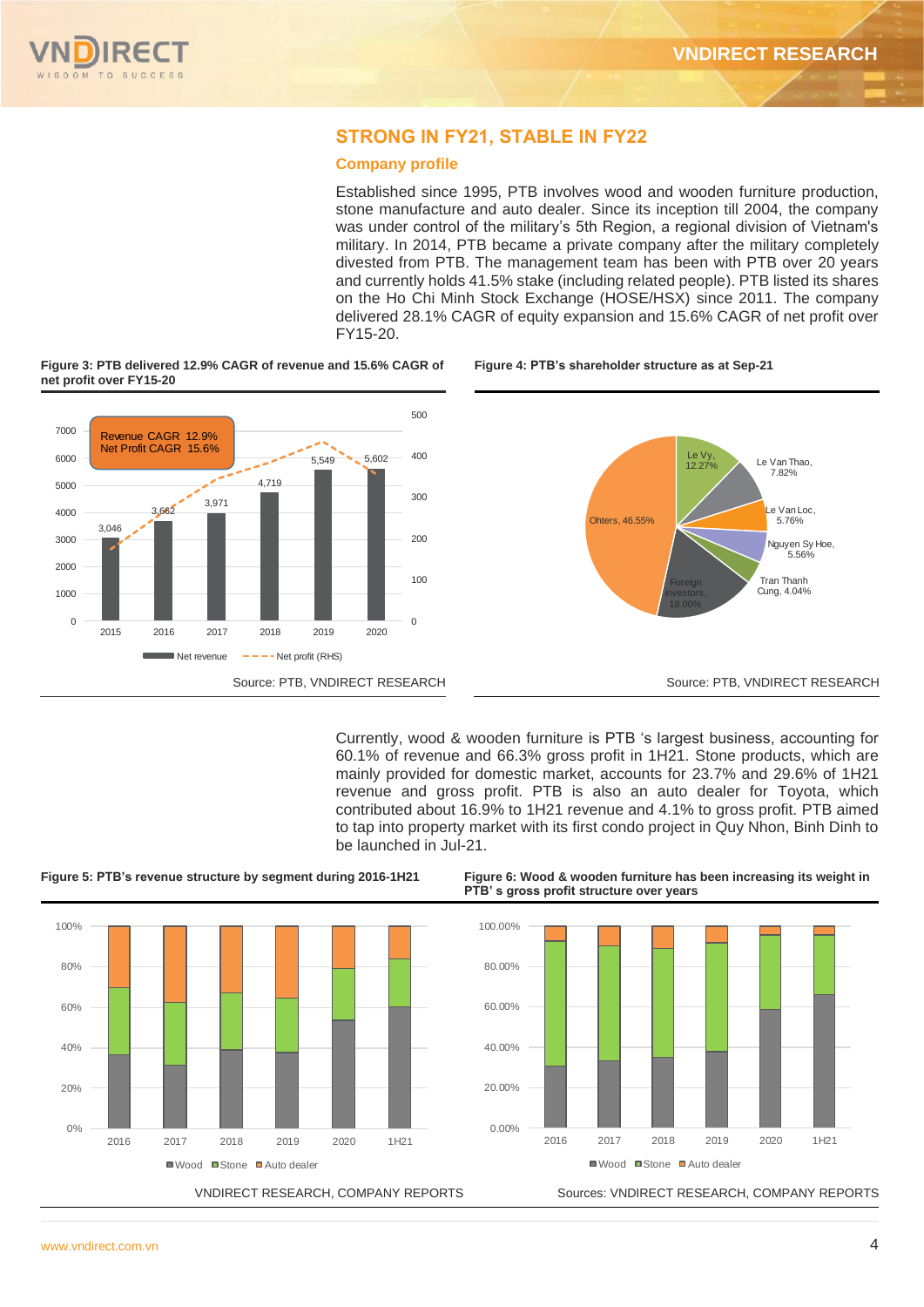

#### **Figure 7: Organizational structure of PTB**



#### **Wood and wooden furniture – the key driver for FY21-25 earnings growth**

#### **Among top ten largest wood exporters in Vietnam in 2020**

PTB produces refined wood and raw wood, in which refined wood accounted for 91% of wood revenue in 2020. Raw wood includes raw round wood products imported by PTB and redistributed to enterprises producing, distributing and trading imported wood. In contrast, PTB's refined wood is finished product of 6 main step process, ending as furniture products, and plywood. About 90% of wood revenue comes from export, in which the U.S (60% of export revenue), EU (27%) and Japan (8%) are key markets.

### **Figure 8: Some of PTB's wooden furniture**



Source: PTB, VNDIRECT RESEARCH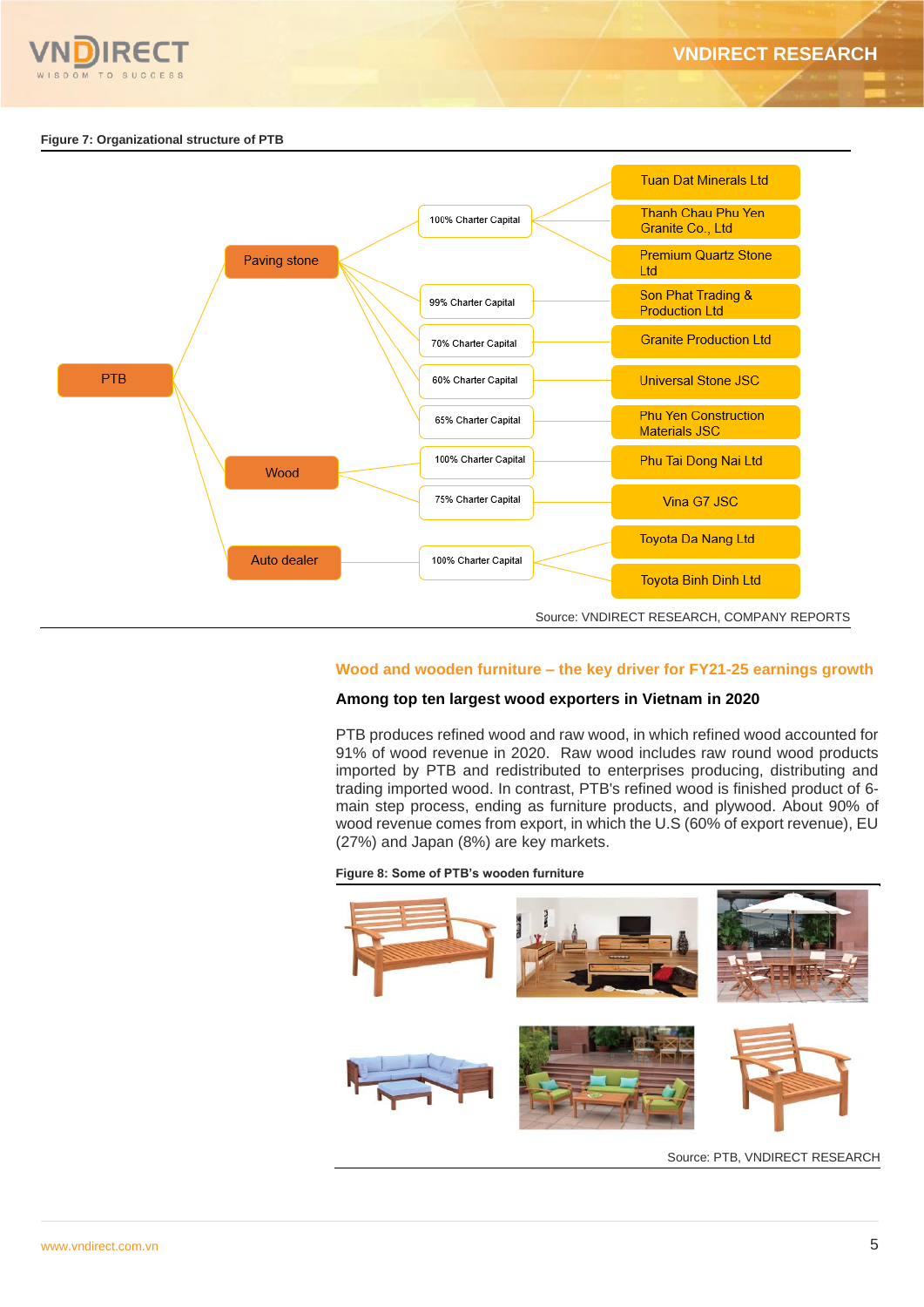PTB's wood and wooden furniture segment experienced strong revenue CAGR of 30.4% over FY15-20 and 40% yoy in 1H21. We estimate that PTB is among top ten largest wood and wooden furniture exporters in Vietnam (Source: General Department of Customs), accounting for nearly 1% of Vietnam's wooden furniture exports in 2020 with value of US\$130m. The surge of wood segment in 1H21 was largely driven by the strong demand bounce back of U.S market and increasing wood prices (+15% since Jan-21).

Gross margin of wood and wooden furniture segment kept expansion from 15.9% in FY18 to 22.4% in FY20 and 24.3% in 1H21, mostly attributed by 1) increasing sale volume for US market with higher selling prices, 2) increasing contribution from wooden finished products (bedroom set, sofa set,…) and 3) better economic of scale when the company lifted its capacity from 58,000m3/year in FY18 to 84,000m3/year at end-2Q21.



# **Figure 9: Blended gross margin of wood & wooden furniture kept**

**Figure 10: PTB is among Top ten Vietnam largest wood exporters in 2020**

| <b>Export revenue</b> | Company                                    |
|-----------------------|--------------------------------------------|
| Over US\$200m         | Hoa Net Wood Technology Co., Ltd           |
|                       | <b>Timberland Ltd</b>                      |
|                       | Hao Hung Ltd                               |
|                       | US\$100m-US\$200m Nitori Furniture Vietnam |
|                       | Phu Tai JSC                                |
|                       | Thanh Thanh Dat Ltd                        |
|                       | Shing Mark Vina Ltd                        |
|                       | Motomotion Vietnam Itd                     |
| US\$50m-US\$100m      | Glory Oceanic Ltd                          |
|                       | <b>RK Resources Ltd</b>                    |
|                       | Hao Hung Quang Ngai Ltd                    |
|                       | Kaiser 1 JSC                               |
|                       | Woodworth wooden                           |

Source: VNDIRECT RESEARCH, COMPANY REPORTS Source: GDC, VNDIRECT RESEARCH

# **Owning FSC certificate is a good selling point**

of input materials. *Forest Stewardship Council (FSC) is a certificate issued by the FSC organization to verify the origin, harvesting process and production of finished wood products in accordance with international laws and regulations on environmental protection. FSC has 3 types of certifications:* 

*(1) FSC-FM (Forest Management Certification)* 

*(2) FSC-CoC (Certificate of Chain of Custody);* 

*(3) FSC-CoC/CW (Certificate of Chain of Custody).*

PTB owns both FSC-FM and FSC-CoC certificates thanks to owning the FSC-FM certified raw material area in the Tay Nguyen and Quang Nam, and the production chain meets all principles of the chain product journey. Furthermore, PTB has an underwriting contract with major suppliers of wood materials such as Sudima and Thanh Danh ltd. Per management, PTB is self-control about 40%



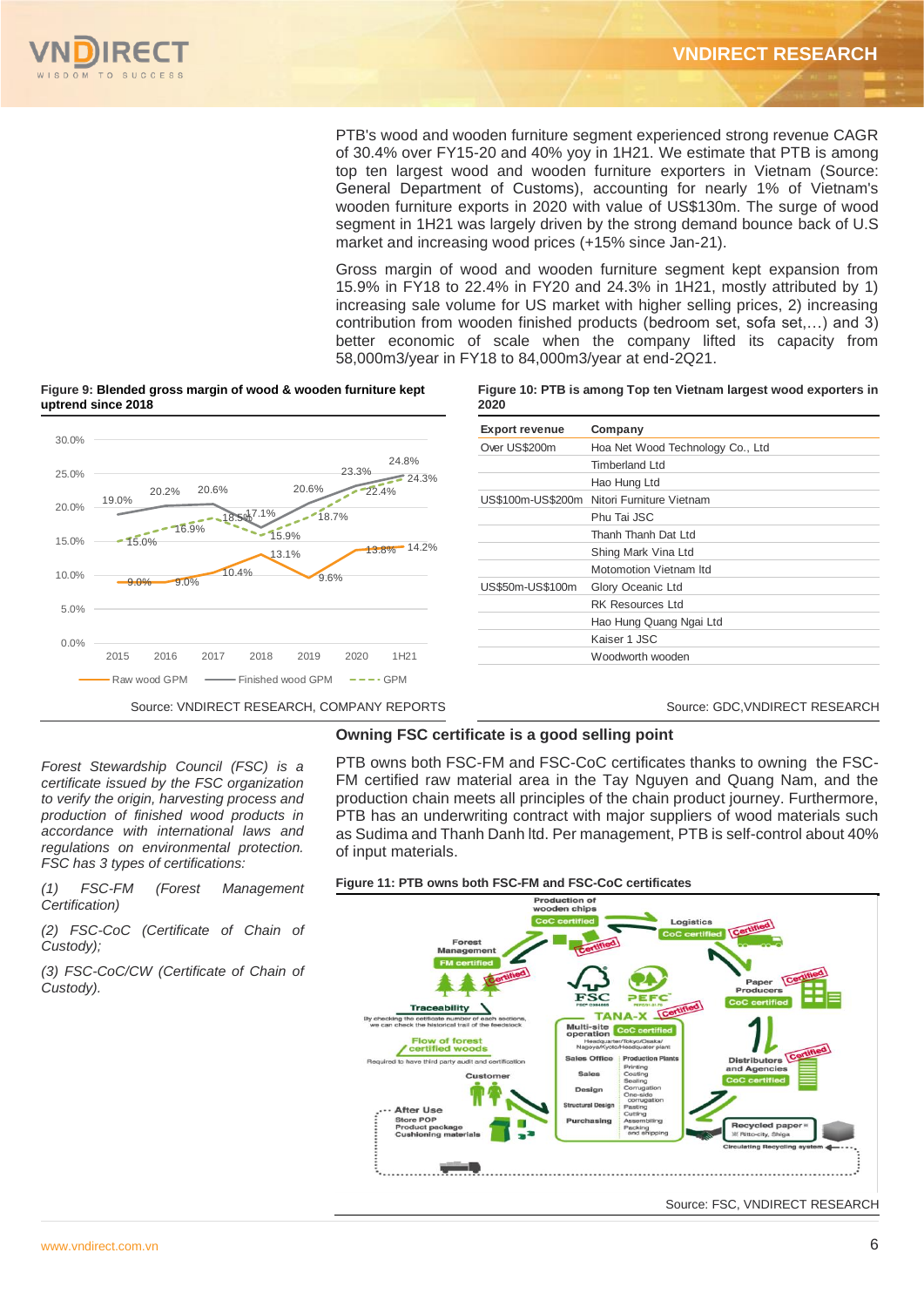

Currently, 70% of PTB's raw wood come from the domestic market with 100% FSC certified origin. In addition, PTB also imports raw wood from the U.S,Papua New Guinea (PNG), Uruguay, and Malaysia - all in the top 15 largest countries supplying wood to Vietnam.

With FSC certificate, PTB is well-equipped to expand its business in both U.S and E.U markets. According to FSC statistics, as of Mar-21, only 10% of Vietnam wooden furniture manufacture owned full FSC certificates.

# **Wooden furniture production is enjoying the increasing demand of U.S market**

The U.S, the largest export market of Vietnam wood and wooden products (W&WP)**,** grew at CAGR of 14% in export value over FY15-20. Notably, U.S market export turnover soared 93% yoy in 1H21 to US\$5.1bn (+93% yoy), accounting for 65% of Vietnam W&WP export turnover. We believe that the booming demand to buy houses in the U.S will increase Americans' demand for furniture shopping. Grand View Research forecasted the U.S wooden furniture market value grow at a CARG of 7.9% in 2021-27F, driven by significant growth in single-family housing constructions and 2) the trend of using wooden furniture thanks to its superior aesthetic appeal.

**Figure 12: W&WP export turnover in 7M21 soared 55% yoy, to VND9.58bn** 



**Figure 14: The U.S fix-income mortgages are lowest since 1991 (%) Figure 15: The value of new construction in the segment of non-**



**Figure 13: The U.S was Vietnam's the largest W&WP export market in 1H21** 







Value of new construction in the residential segment Value of new construction in the residential segment of non-residential housing % growth in value of new construction of residential residential segment

Source: OLS, VNDIRECT RESEARCH Source: Dodge Data & Analytics, VNDIRECT RESEARCH % growth in value of new construction of residential non-residential segment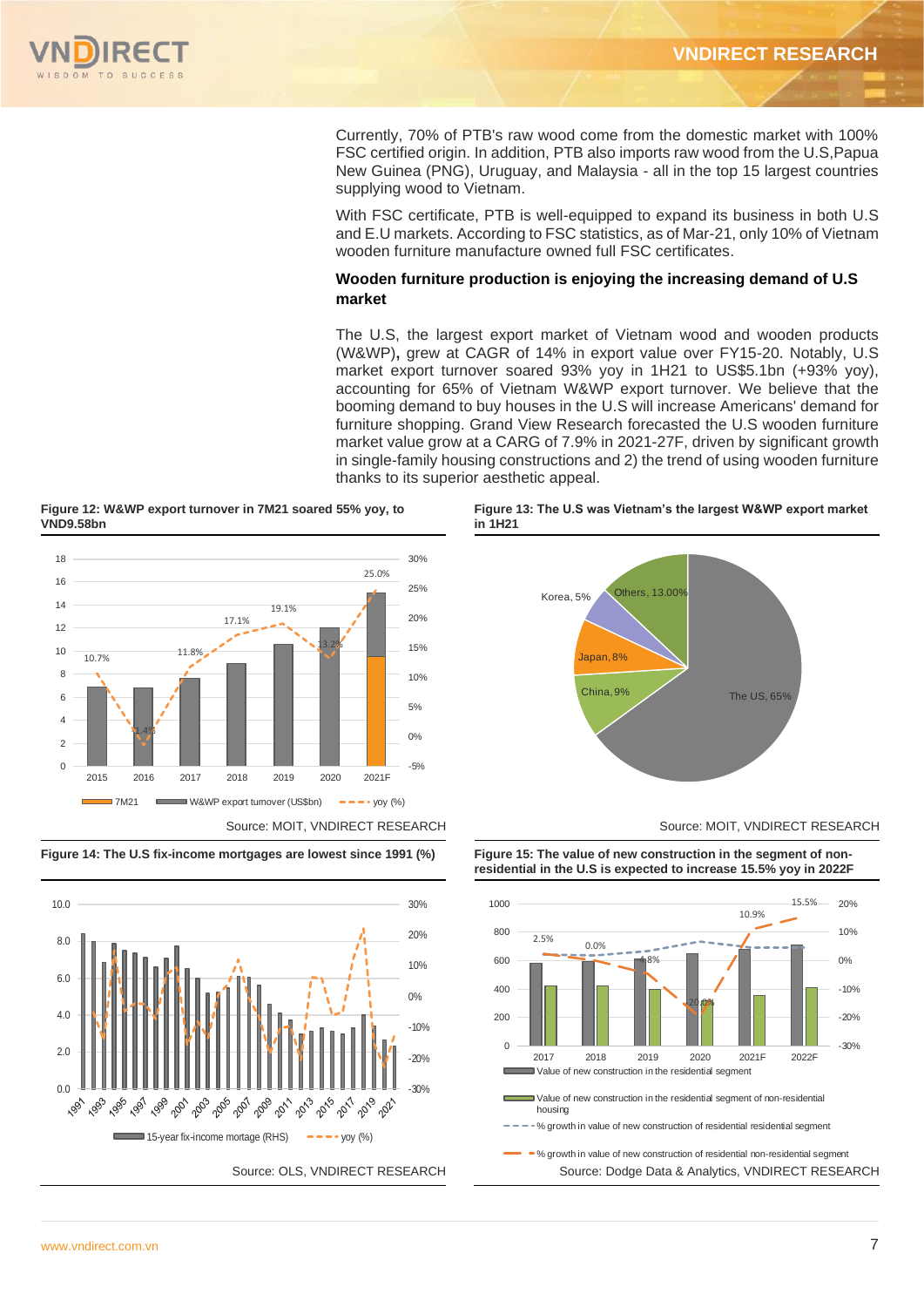

#### **PTB is well-equipped to capture the increasing demand from U.S market**

Currently, PTB operates 4 wood processing factories including Vina G7 (Dong Nai), Phu Tai (Dong Nai), Phu Cat (Binh Dinh) and Thang Loi (Binh Dinh) factories with total capacity of 50,000 m3 of raw wood and 84,050 m3 of refined wood (of which 35,000 m3 of plywood and 49,050 m3 of interior and exterior furniture).

The Phu Cat project includes three phases as follows: phase 1 (VND201.4bn; Sep-20 – Mar-21), phase 2 (VND34.3bn in Apr-21 – Jun-21) and phase 3 (VND193.5bn; 3Q21- 4Q22). We estimate that when completing and putting into production of Phu Cat factory in 2023, PTB's wood processing capacity will reach 102,050 m3/year (+59.8% capacity vs. FY20).



**Figure 16: We expect PTB's refined wood volume to grow 10.8% CAGR over 2021-23F**

#### **We expect wood segment's revenue to grow at CAGR of 14.8% over FY21- 23F**

Taking advantage from US-China trade war, we expect that PTB's orders from the U.S market will continue to increase as major customers in the U.S will continue to shift orders from China to wood manufacturers in Vietnam that own FSC certificates. We forecast that wood revenue from the U.S market grew 30%/20%/18% yoy in FY21/22F/23F.

Overall, we expect PTB's wood revenue to reach a CAGR of 14.8% in FY21- 23F thanks to 1) strong demand from the US market and 2) plans to expand Phu Cat's factory capacity (increase 60% compared to capacity in 2020). We also expect PTB's GPM to climb to 22.4% in FY21-22F due to PTB's strategy focus in high-quality product (sofa, bedroom) with higher GPM to export to the U.S market. In FY23-26F, we forecast PTB's wood revenue to achieve CAGR of 11.0% mainly driven by Phu Cat factory phase 3 coming into operate in 2Q23.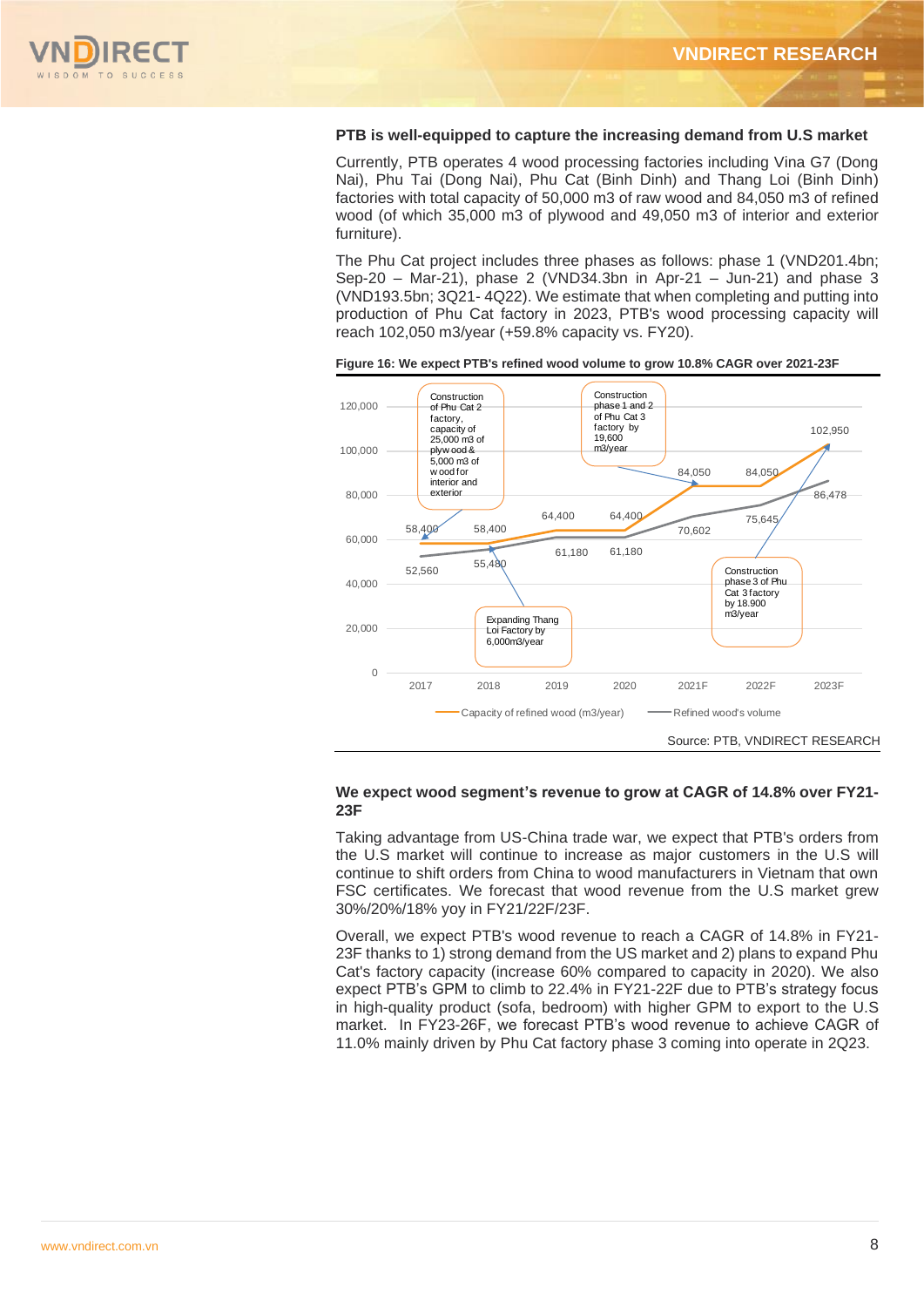



**Figure 17: PTB 's wood & wooden furniture revenue in 2020-26F, based on VNDS' forecasts**

# **Stone production – Arising opportunities from the recovery of civil construction**

### **PTB owns one of the largest stone reserves in Vietnam and provides a wide range of stone products**

Since 2017, PTB has aggressively increased its stone reserves through M&A activities. Currently, the company' s total reserves is about 53.8 m3, among the country largest stone reserve owner. Most of its stone quarries locate in Binh Dinh, Phu Yen, Dak Nong where have the best stone quality in Vietnam. Notably, PTB's largest marble quarry in Yen Bai is a great competitive advantage thanks to its long mining time (20 years) and high quality. Furthermore, the cost of transporting stone is often expensive due to the weight of a single block of solid rock weighing about 2.75 tonnes. PTB's factories are located close to quarries, supporting PTB reduce transportation costs in production costs.

PTB operates 14 processing plants with a total capacity of about 7 million m2/year, providing a wide range of stone products for local market, including paving stone, handcrafted and crushed stones. Consumption volume of PTB is about 3 million m2/year, accounting for 1/3 of its capacity and 20% of domestic market.

|                        | Reserves (m3 |                                |              |                 |
|------------------------|--------------|--------------------------------|--------------|-----------------|
| Quarries               | mn)          | <b>Province</b>                | <b>Types</b> | <b>Duration</b> |
| Son Triều              |              | 6.2 Binh Dinh                  | Granite      | 2035            |
| Ngang                  |              | 1.9 Binh Dinh                  | Granite      | 2031            |
| Hòn Chà                |              | 0.2 Binh Dinh                  | Granite      | 2031            |
| Loi Phu My             |              | 2.9 Binh Dinh                  | Granite      | 2033            |
| <b>Bazal Bon Pinao</b> |              | 2.4 Dak Nong                   | Granite      | 2037            |
| Son Xuan               |              | 1.8 Phu Yen                    | Granite      | 2025            |
| My Thang               |              | 2.8 Quang Ngai                 | Granite      | 2033            |
| Dien Tan               |              | 2.5 Khanh Hoa                  | Granite      | 2048            |
| Hoa Quang Bac          |              | 0.4 Phu Yen                    | Granite      | 2046            |
| Yen Bai                |              | 29.2 Yen Bai                   | Marble       | 2040            |
| Total                  | 50.3         |                                |              |                 |
|                        |              | Source: PTB, VNDIRECT RESEARCH |              |                 |

**Figure 18: PTB's stone quarries Figure 19: PTB owned a large number of paving stone samples with 38 samples of granite and marble**

|    |    | Total                          |
|----|----|--------------------------------|
| 29 | 29 | 58                             |
| 23 | 12 | 35                             |
| 22 | 8  | 30                             |
| 24 |    | 24                             |
| 16 |    | 16                             |
| 16 |    | 16                             |
| 12 |    | 12                             |
|    |    | Granite samples Marble samples |

Source: VNDIRECT RESEARCH, COMPANY REPORT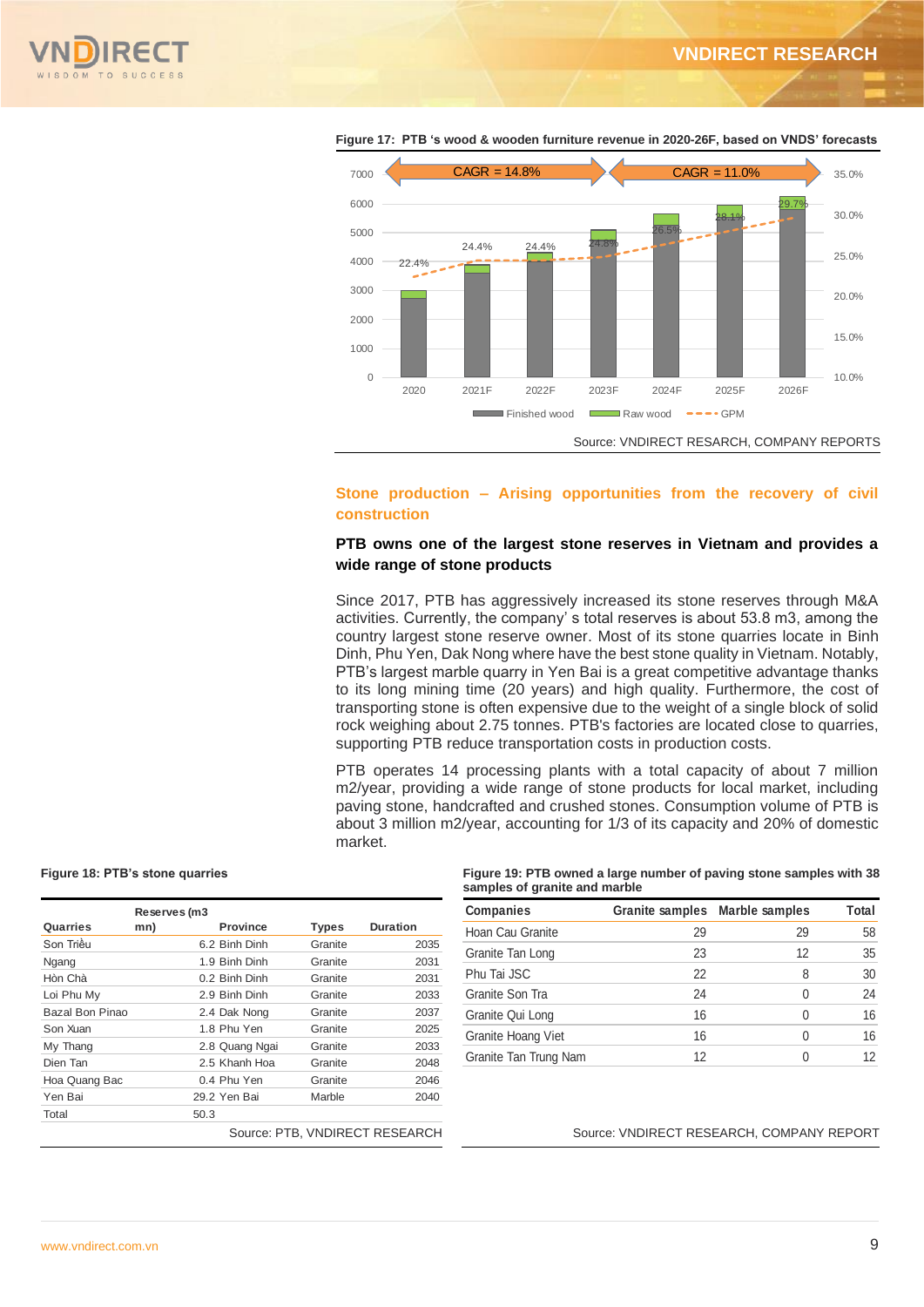

PTB provides paving stones (granite and marble) for civil works such as indoor and outdoor wall stone, kitchen table, lavabo, garden path paving stone, paving stone products, walking sidewalk paving, tombstone and handmade stone. In which, granite stone accounted about 70% PTB's stone revenue. Besides, PTB also produce crushed and handcrafted stone for building infrastructure but only contribute average 5% to PTB's stone revenue. Most of PTB's stone products are consumed in Ho Chi Minh City and Hanoi markets through a number of large customers such as Hung Thinh Ltd and Viet Ha stone JSC. PTB's stone products could be classified as mid-end segment due its prices and quality.

#### **Figure 20: PTB's stone product**



Thanks to owning many stone reserves with high quality and diversified products, the price of PTB stone is only lower than imported products from India, Brazil, and EU.

PTB's competitor consists mostly of small players that tend to own just one mine each. Notable players operating more than one mine include Everland (four mines), Hoan Cau (four mines), Khanh Thanh (three mines) and Bach Viet (two mines). Beside domestic enterprises, PTB faces with products from foregin markets. According to International Trade Center and the MoC's data, imported stone mainly from China and India account for roughly one-third of the annual paving stone consumption in Vietnam in 2020. These imported products compete in both the low-end (setts, curbstones and flagstones) and high-end segments (polished granite and marble slabs).

| Stone color  | Origin            | Price (thousand VND/m2)        |
|--------------|-------------------|--------------------------------|
| Granite      |                   |                                |
| White        | India             | 920                            |
|              | Binh Dinh (*)     | 700                            |
|              | <b>Phan Thiet</b> | 680                            |
|              | Khanh Hoa         | 600                            |
| Yellow       | <b>Brazil</b>     | 1400                           |
|              | Binh Dinh (*)     | 900                            |
| <b>Black</b> | Phu Yen (*)       | 850                            |
|              | Hue               | 650                            |
|              | India             | 1450                           |
|              | <b>Binh Dinh</b>  | 700                            |
| Grey         | Binh Dinh (*)     | 1500                           |
|              | Norway            | 2400                           |
| Marble       |                   |                                |
| White        | Yen Bai (*)       | 1900                           |
|              | Italia            | 2300                           |
|              | Greek             | 2500                           |
|              |                   | (*) The type of stone PTB owns |

#### Figure 21: Retail prices of some paving stone types Figure 22: Most of PTB's competitors are private company

| Company    | <b>Mines</b>         | Stone color   |
|------------|----------------------|---------------|
| Granite    |                      |               |
| <b>PTB</b> | Son Trieu            | Yellow, white |
|            | Ngang                | White         |
|            | Hon Cha              | Yellow, white |
|            | Loi Phu My           | White         |
|            | Bazal Bon Pinao      | Grey          |
|            | Son Xuan             | <b>Black</b>  |
|            | My Thang             | Yellow        |
|            | Dien Tan             | White         |
|            | Hoa Quang Bac        | N/a           |
| Everland   | Thanh Hoa            | Grey          |
|            | <b>Binh Dinh</b>     | White, yellow |
|            | <b>Tuyen Quang</b>   | White         |
| Hoan Cau   | An Truong, Binh Dinh | Red           |
|            | Son Rai.Binh Dinh    | Purple        |
|            | Phu My, Binh Dinh    | White         |
|            | Hon Cha, Binh Dinh   | White         |
| Marble     |                      |               |
| <b>PTB</b> | Yen Bai              | White         |
| Chhitech   | Yen Bai              | White         |
| Luc Yen    | Yen Bai              | White         |
| Quang Phat | Yen Bai              | White         |

Source: dahoacuong.vn, VNDIRECT RESEARCH Source: VNDIRECT RESEARCH, COMPANY REPORTS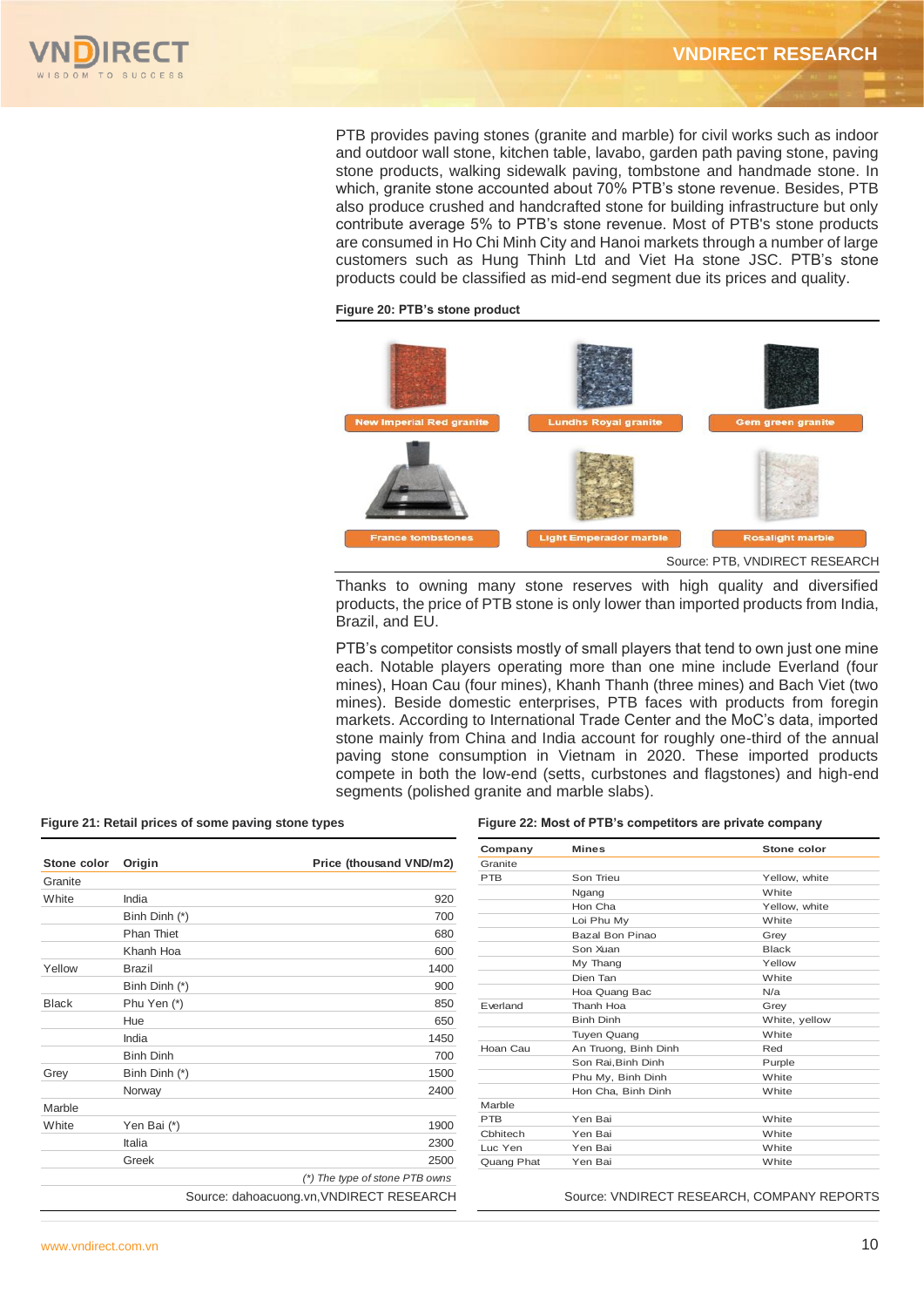

#### **Stone volume hit hard by the Covid-19**

Stone business experienced stable performance over 5 years with 9.0% FY16- 20 CAGR in revenue, mostly riding on the growth of domestic residential construction. However, the Covid-19 hit hard both civil construction segment and construction material, including stone products in 1H20. Although there was a recovery in the 2H20, PTB's consumption volume in FY20 only posted 2.8m ton m2 (-2% yoy), respectively. As a result, PTB's stone revenue in 2020 slid 4% yoy, to VND1439bn.

PTB's stone GPM continuously maintained at a high level, averaging 34.9% in 2016 - 19. In 2020, Stone GPM contracted by 8% pts yoy as PTB ramped up price discounts to offload inventory and beef up its cash flow amid softer domestic nature stone consumption. Then PTB's stone GPM keep on narrowing 2.4% pts yoy in 1H21 due to COVID-19-related disruptions on worldwide shipping container availability.

**Figure 24: The majority of stone revenue comes from the domestic** 

**Figure 23: Paving stone accounted for 96% PTB's stone revenue in 2020**



#### **Robust demand from civil construction boost paving stone revenue growth in 2022**

The key growth driver of PTB's stone segment comes from the real estate industry's prospects, especially from PTB's two main market (Ha Noi and HCMC). We exepect Southern residential market to warm up in condo supply since 2022 onwards. After new regulatory measures such as Decree 148 and Amended Construction Law 2020 issued in 2020, we project the HCMC new condo supply will recover from 2022F, with +26.2% yoy in 2022F and +55.7% yoy in 2023F, of which mid-end segment bounces with a 30-50% contribution of total condo supply. We believe suburb housing market in HCMC namely Binh Chanh, Can Gio, Nha Be, Thu Duc City will continue to do well in 2H21-2022F, driven by the infrastructure project development in these areas. Whereas, given the reinstatement of the delayed projects from 2H21 due to Covid-19 in FY22F, we project the new condo supply in Hanoi in 2022F to record a 35-50% yoy increase to 27,000-32,000 units, in our view.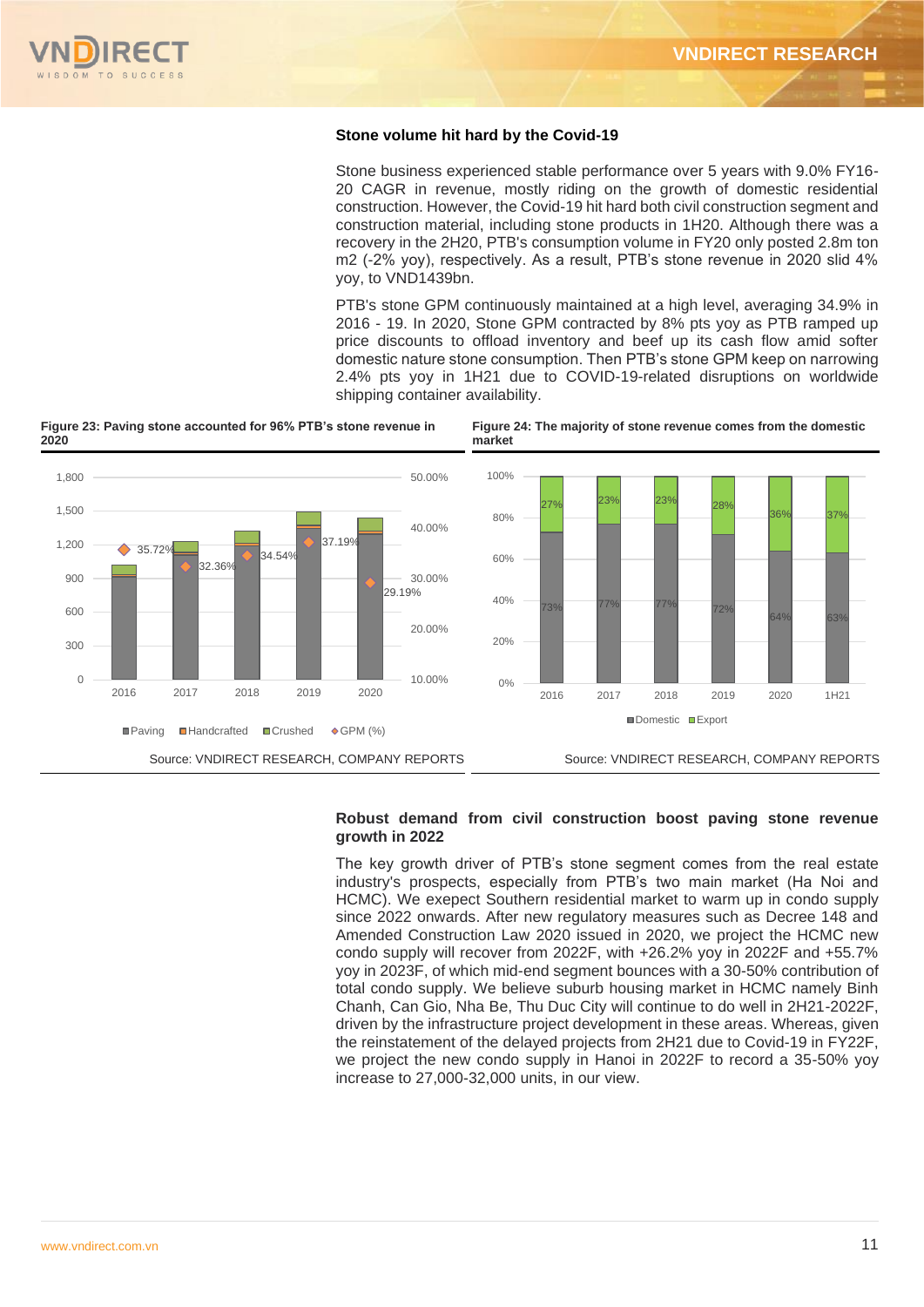

**Figure 25: The HCMC new condo supply is expected to recover from 2022F thanks to loosening regulatory bottleneck**

120%

45 000

**Figure 26: The HCMC new landed supply in 2H21F mostly comes from new phases of existing large township**



**Figure 27: Hanoi new condo supply recovery in 2021-22F, driven by a stable contribution from Vinhomes' massive projects**



**Figure 28: Lacklustre new landed supply in Hanoi while spotlight in its neighbouring provinces**



# **Quartz stone is a new driver for PTB's stone exports in FY22-23F**

We expect Vietnam's quarzt to gain US market share in FY21-22F as the US has imposed anti-dumping and anti-subsidy tax on artificial stone products from China (297% - 337%), India (3.19% - 5.15%) and Turkey (up 5.17%) which are the main competitors of Vietnam in US market.

PTB invested in a new quartz factory in Dong Nai which slated to come online in 2Q20 with capacity of 450,000 sqm. The company target to export engineered quartz to U.S and Australian markets, whom accounted for 60% of global quartz surface consumption in 2020. We expect quarzt's revenue to reach VND300bn/VND420bn in FY22-23F, accounting for 15.4% of 16.8% PTB's stone revenue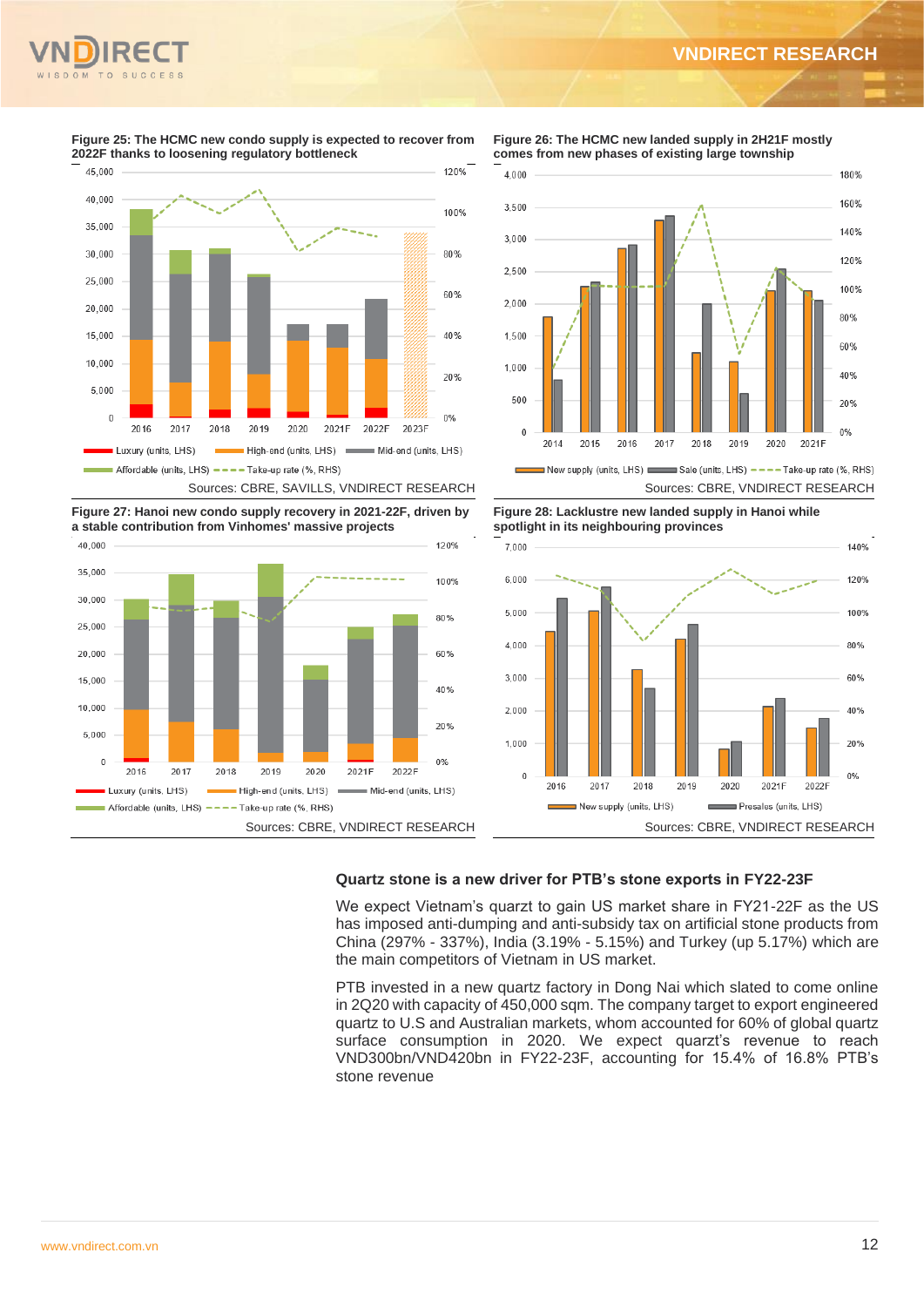

#### **Figure 29: Engineered quartz accounted 18% market share in 2020 Figure 30: Stone demand in the US market in 2014-29F**



#### **We expect PTB's stone segment revenue to achieve CAGR of 20.3% in FY20-23F**

We forecast domestic sales (65% of 2021F total stone revenue) to increase slightly 3% yoy in FY21F thanks to the improvement of construction activities in 4Q21, while export sales (35% of 2021F total stone revenue) will drop 10% yoy due to COVID-19-related disruptions on global shipping container availability. In FY22F/23F, we forecast revenue of nature stone to soar 31%/17.9% yoy, thanks to the low base in FY21F and ongoing vaccinations in FY22F. We forecast GPM's stone segment to improve to 29.9%/30.6%/ in 22F/23F thanks to larger contribution from higher-margin quarzt segment.





# **Car distribution: Rebound in 2022F following the recovery of Vietnam car industry**

#### **Covid-19 and the shortage of imported cars dented PTB's car sale volume in 2020-1H21**

PTB is 3S dealer for Toyota Vietnam with two showrooms in Binh Dinh city and Da Nang city. PTB's car distribution was relatively bumpy in the past three years. Revenue of car distribution had a stellar performance in FY19 thanks to low base in FY18 that affect by the shortage imported car. But then car business was hit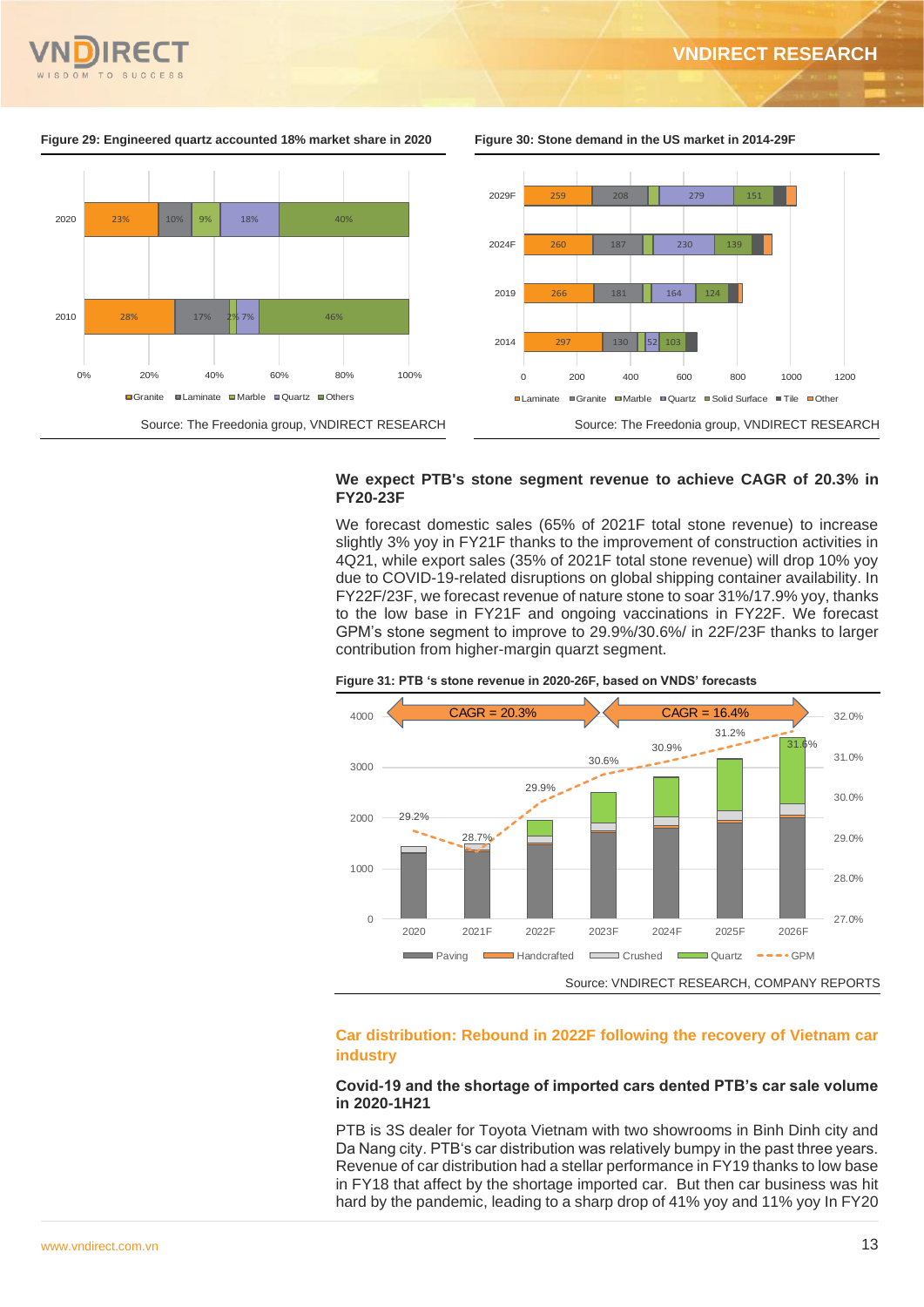

and 1H21 revenue, respectively. Currently, car business contributed 16% to PTB's revenue and 4.1% to gross profit.

As at 2020, PTB accounted for about 2.81% of Toyota car sale volume in Vietnam. Meanwhile, Toyota owns 17.5% share of Vietnam car sale volume in 2020. Toyota 's products also experienced a sluggish performance in 1H21 due to shortage of imported models and competition from more affordable brands such as Kia and Huyndai.

Gross margin of car distribution was about 4.8% during FY17-1H21, slightly lower than peers as Toyota's discount policy is less than other automakers such as Mercedes, Ford. In 1H21, gross margin inched up to 5.5%, higher than that of 1H20 due to lower promotion expenses and improved productivity.



# **We expect PTB's car sale to rebound in 2022F following the recovery of Vietnam car industry**

We estimate car sales in Vietnam to decrease 10% yoy, to 269,667 unit in 2021 mainly driven by 1) a prolonged 4th Covid-19 outbreak has hit many auto dealerships across the country, 2) registration fee incentives through Decree 70/2020 / ND-CP will not apply in 2H21.



**Figure 34: Car sales in Aug-21 recorded lowest level since 2015 (8,800 unit)**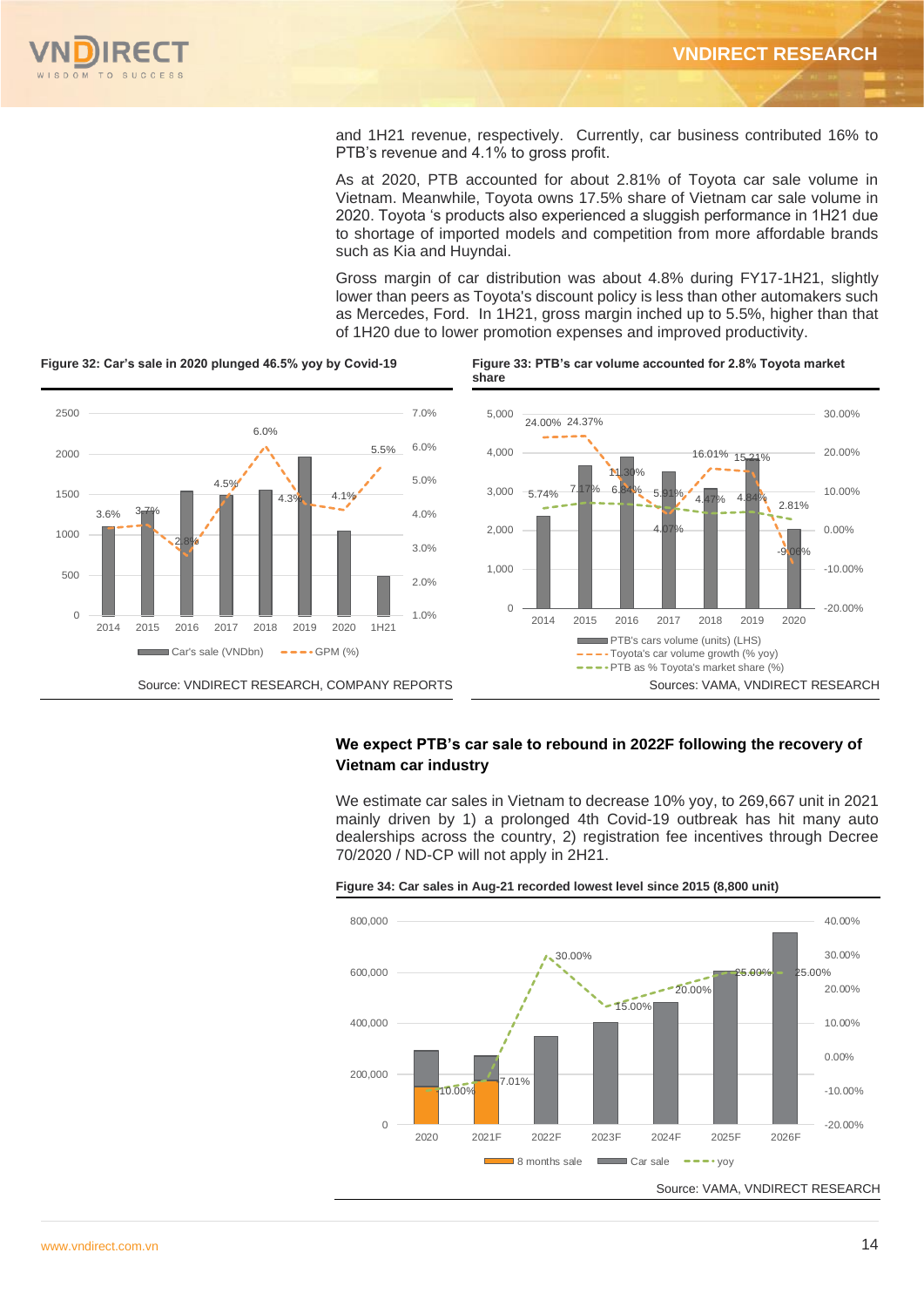We believe that pent-up demand in 2H21 will boost the growth of car sales in 2022. Furthermore, car ownership rates in Vietnam are still low, and an increase in the number of new models could support the growth of car sales in 2022. We expect PTB's car distribution volume to rebound in 2022F as Toyota will launch new models in 1Q22, such as Corolla Altis, Raize, Hilux. We forceast PTB's auto dealer in FY21-22F to VND1,094 (-6.4% yoy) and VND1,498bn (22.5% yoy).

### **Tapping into residential property market of central Vietnam**

PTB's first property project, Phu Tai Residence, is located in Quy Nhon's central business district and just around a kilometer away from the Quy Nhon beach. The project will provide 634 apartments to the market to meet the increased demand in Quy Nhon. The project started construction in 2019 and will be completed in 3Q21. The current take-up rate of this project is about 45% and the remaining are expected to be sold in 2022. The average price is from 25-35 million VND/m2, equivalent to other projects in Quy Nhon City such as I -Tower (30.5 million VND/m2), Grand Center (38 million VND/m2). Per management, the project's construction progress was on track for handover in 2H21. Accordingly, we forecast PTB's real estate revenue reach VND600bn and VND653bn in FY21F and FY22F, respectively.

**Figure 35: Phu Tai Residence**



- Project type: Condo project
- Location: Quy Nhon, Binh Dinh
- Products: 622 apartments,12 shopping malls.
- Status: It is expected to be handed over 50% apartment in 2021.
- Open for sale: 2019
- Total investment: VND876bn

Source: PTB, VND RESEARCH

#### **Figure 36: Notable condo projects in Quy Nhon, Binh Dinh**

|                                           |           |                           |       |        | Price                         |  |  |  |
|-------------------------------------------|-----------|---------------------------|-------|--------|-------------------------------|--|--|--|
|                                           | Number of |                           |       |        | Land area Completio (VNDm per |  |  |  |
| Project                                   | unit      | Scale                     | (Sqm) | n year | sqm)                          |  |  |  |
| Quy Nhon Melody                           | 1360      | Two blocks, 35 floors     | 7105  | 2020   | $30 - 25$                     |  |  |  |
| <b>TMS Luxury Hotel &amp; Residence</b>   | 1040      | One blocks, 42 floors     | 2600  | 2020   | 30                            |  |  |  |
| FLC Sea Tower Quy Nhon                    | 880       | Two blocks, 32 floors     | 8570  | 2019   | 35                            |  |  |  |
| Altara Residence Quy Nhon                 | 479       | One blocks, 40 floors     | 2664  | 2021   | 35                            |  |  |  |
| I Tower Quy Nhon                          | 993       | Two blocks, 36 floors     | 10748 | 2020   | 30.5                          |  |  |  |
| Phu Tai Residence                         |           | 634 One blocks, 33 floors | 5830  | 2021   | 28                            |  |  |  |
| Source: batdongsan.com, VNDIRECT RESEARCH |           |                           |       |        |                               |  |  |  |

#### **Healthy balance sheet**

PTB's return on equity (ROE) has always been maintained above 20% in the period FY16-19. However, in FY17/FY18 it plunged 3.9% pts and 9.5% pts yoy, respectively due to higher equity growth as the result of paying stock dividend (at the rate of 20% and 50%, respectively). FY20 witnessed a decrease in ROE due to a fall of 17.7% in NP, which was impacted by Covid-19. However, the company still kept stable net margin in core business segments in FY16-20. We expect that ROE will again exceed 20%, achieving 22.4% in FY21 thanks to positive business results in 1H21.

PTB's revenue grew steadily in FY15-20 thanks to the continuous expansion of production and processing scale for the two stone and wood segments. In FY16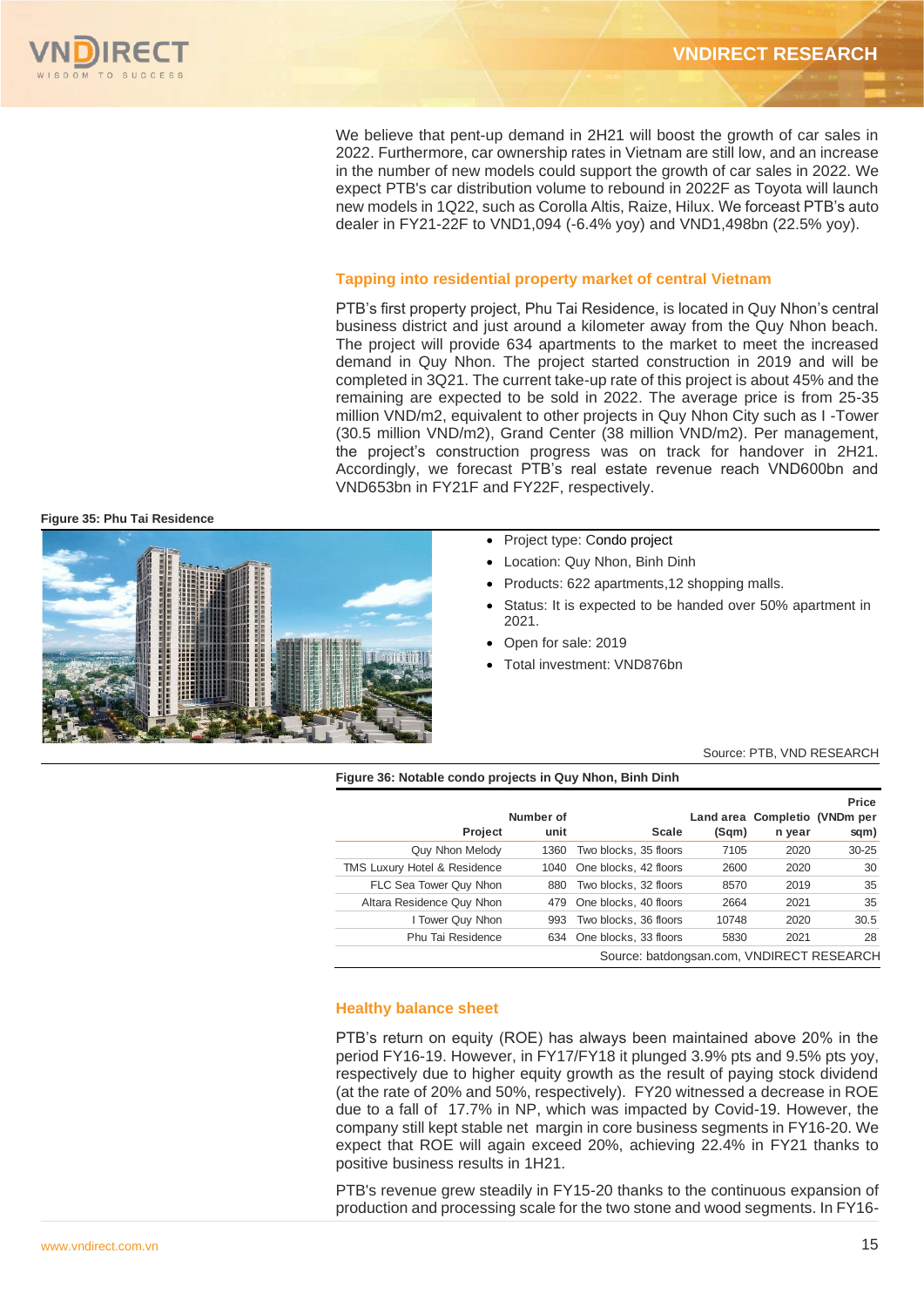20, total assets of PTB increased 3.8 times and fixed asset value increased 4.1 times. The leverage ratio is less than 1 with the average ratio of total debt to equity at 88%. We think that the low leverage ratio is an advantage of PTB in controlling its financial status, especially in the context that 3 core businesses has been severely affected by the pandemic.

PTB's cashflow from operating activities remained positive in FY16-20. In our view, the company is operating stably, without any challenges in debt collection and inventory stagnation. Therefore, PTB can minimize financial costs in case of need to raise capital. Meanwhile, PTB's inventory days increased sharply in FY18-20 due to a strong growth in wood orders since FY18 and real estate projects since FY19.



**Figure 37: Stable capital structure with debt/total assets ratio at 39.0% Figure 38: Profibility ratio plunged in 2020 due to effect by Covid-19** 







**Figure 39: PTB's cash conversion cycle (days) Figure 40: PTB's cash flow in FY16-20 (VNDbn)**



### **FY21- 23F earnings forecast**

We expect PTB's FY21F revenue and net profit to grow 26.11% and 51.9% yov. respectively, thanks to:

• Revenue of wood segment grows 29.4% yoy due to strong demand from U.S market. We expect wooden furniture exports to continue to gain the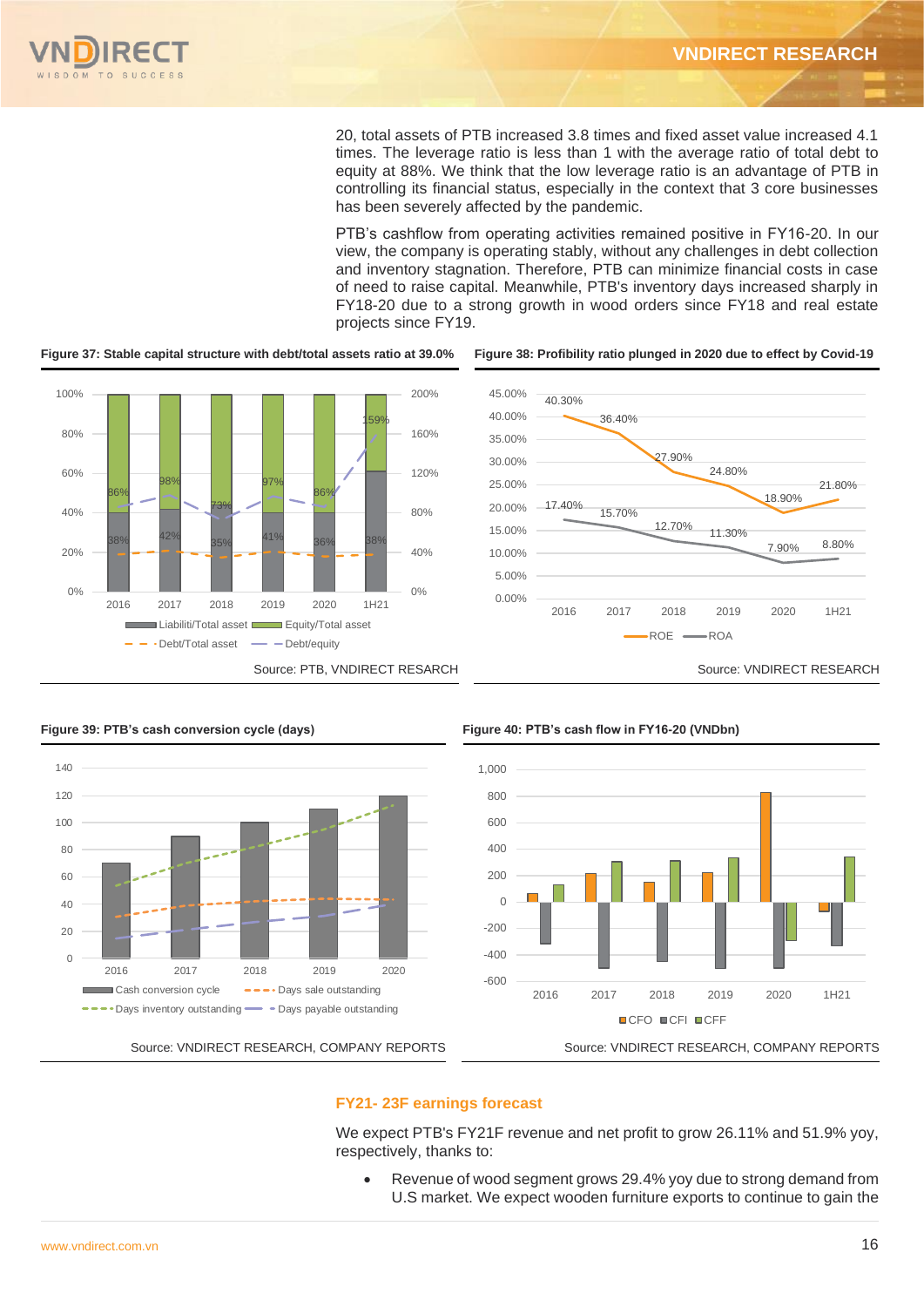

U.S market share in FY21F, underpinned by competitive labour costs and US-China trade tensions.

• We assume PTB will hand over 48% of its condo units in FY21F and 52% in FY22F.

For FY22F, we expect PTB's revenue to grow 19.2% yoy and net profit to grow 20% yoy thanks to:

- Revenue of wood segment grows 11.7% yoy after strong growth of 29.4% in FY21F.
- The revenue of the auto dealer segment grows 38.0% yoy following the recovery of the Vietnam car industry.
- GPM edge down 0.2% pts, to 22.5% due to a higher contribution of lowmargin segment in product mix.

#### **Figure 41: VNDirect's forecast on PTB's business performance over FY20-23F**

| <b>Unit VNDbn</b>      | 2020                     | 2021   | 2022                                       | 2023   |
|------------------------|--------------------------|--------|--------------------------------------------|--------|
| Net revenue            | 5601                     | 7064   | 8419                                       | 9375   |
| % yoy                  | 1%                       | 26.11% | 19.19%                                     | 11.35% |
| Wood                   | 3.004                    | 3,889  | 4,318                                      | 5,093  |
| Stone                  | 1,439                    | 1,491  | 1,950                                      | 2,507  |
| Auto dealer            | 1,159                    | 1,084  | 1,498                                      | 1,775  |
| <b>Real Estate</b>     | $\overline{\phantom{a}}$ | 600    | 653                                        | 0      |
| % in revenue           |                          |        |                                            |        |
| Wood                   | 53.6%                    | 55.1%  | 51.3%                                      | 54.3%  |
| Stone                  | 25.7%                    | 21.1%  | 23.2%                                      | 26.7%  |
| Auto dealer            | 21.7%                    | 15.3%  | 17.8%                                      | 18.9%  |
| <b>Real Estate</b>     | 0.0%                     | 8.5%   | 7.8%                                       | 0.0%   |
| <b>Gross profit</b>    | 1141                     | 1603   | 1897                                       | 2105   |
| Gross profit margin    | 20.4%                    | 22.7%  | 22.5%                                      | 22.5%  |
| <b>GM Wood</b>         | 22.4%                    | 24.4%  | 24.4%                                      | 24.8%  |
| <b>GM Stone</b>        | 29.2%                    | 28.7%  | 29.9%                                      | 30.6%  |
| <b>GM</b> Auto dealers | 4.1%                     | 4.2%   | 4.2%                                       | 4.2%   |
| <b>GM</b> Real estate  | 0                        | 30%    | 30%                                        |        |
| SG&A                   | (756)                    | (901)  | (1003)                                     | (1130) |
| SG&A as % revenue      | 13.5%                    | 12.8%  | 11.9%                                      | 12.1%  |
| Pretax profit          | 462                      | 719    | 862                                        | 963    |
| Tax                    | (83)                     | (144)  | (172)                                      | (193)  |
| Earning after tax      | 379                      | 575    | 689                                        | 771    |
| Net profit             | 359                      | 544    | 651                                        | 728    |
| <b>EPS</b>             | 7,377                    | 11,183 | 13,405                                     | 14,989 |
| % yoy                  | $-30%$                   | 52%    | 20%                                        | 12%    |
|                        |                          |        | Source: VNDIRECT RESEARCH, COMPANY REPORTS |        |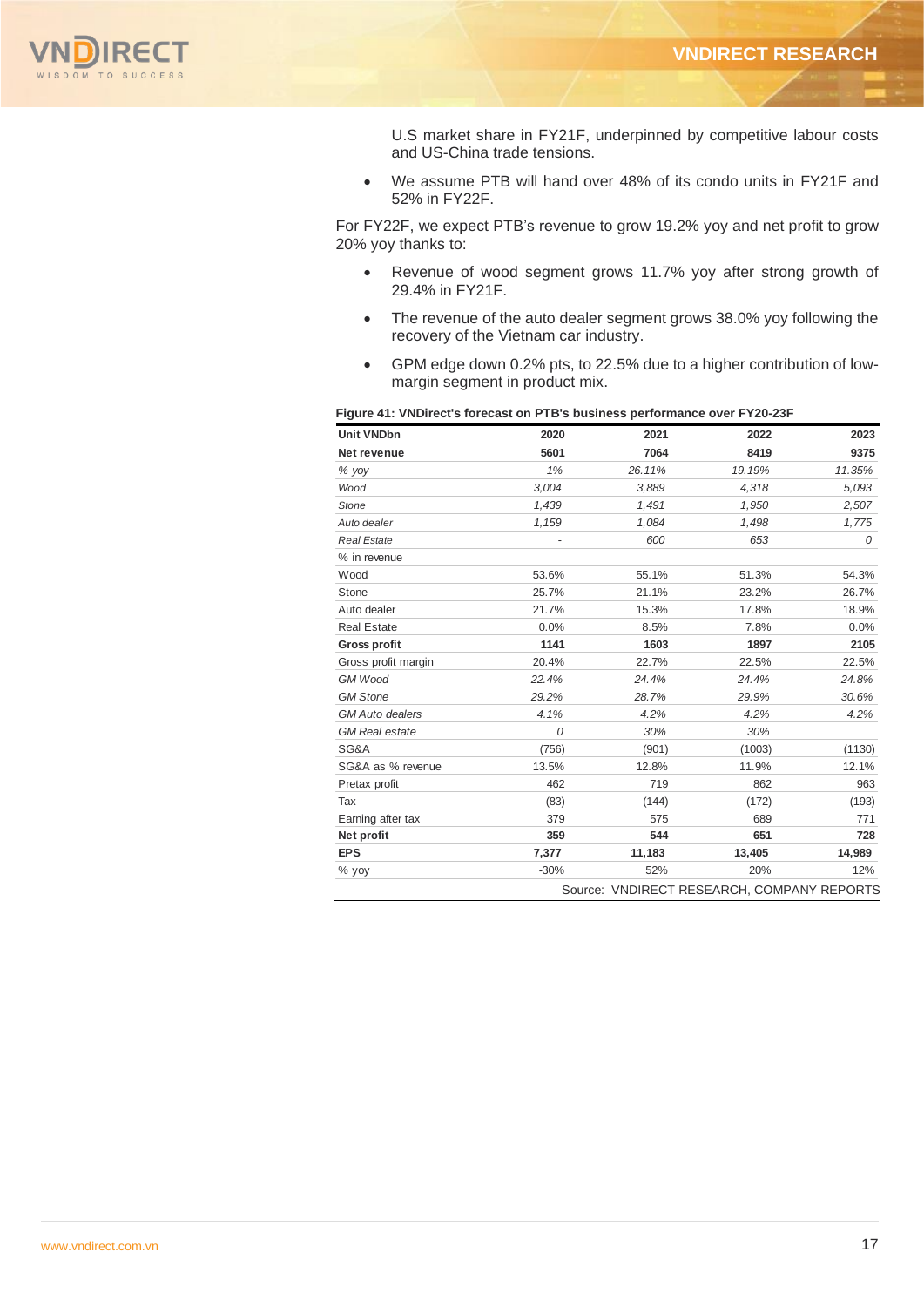#### **RE** IT. WISDOM TO SUCCESS

#### **Valuation**



#### **Income statement**

| (VNDbn)                       | 12-20A   | 12-21E  | 12-22E   |
|-------------------------------|----------|---------|----------|
| Net revenue                   | 5,601    | 7,064   | 8,419    |
| Cost of sales                 | (4, 460) | (5,461) | (6, 522) |
| Gen & admin expenses          | (197)    | (261)   | (312)    |
| Selling expenses              | (422)    | (494)   | (589)    |
| <b>Operating profit</b>       | 522      | 847     | 996      |
| <b>Operating EBITDA</b>       | 321      | 634     | 867      |
| Depreciation and amortisation | 201      | 213     | 130      |
| <b>Operating EBIT</b>         | 522      | 847     | 996      |
| Interest income               | 24       | 16      | 18       |
| <b>Financial expense</b>      | (106)    | (158)   | (169)    |
| Net other income              | 23       | 14      | 17       |
| Income from associates & JVs  | $\Omega$ | 0       | $\Omega$ |
| Pre-tax profit                | 462      | 719     | 862      |
| Tax expense                   | (83)     | (144)   | (172)    |
| Minority interest             | (21)     | (32)    | (38)     |
| Net profit                    | 359      | 544     | 651      |
| Adj. net profit to ordinary   | 359      | 544     | 651      |
| Ordinary dividends            | (151)    | (153)   | (153)    |
| <b>Retained earnings</b>      | 208      | 390     | 498      |
|                               |          |         |          |

#### **Balance sheet**

| (VNDbn)                               | 12-20A | 12-21E | 12-22E |
|---------------------------------------|--------|--------|--------|
| Cash and equivalents                  | 168    | 268    | 443    |
| Short term investments                | 113    | 84     | 84     |
| Accounts receivables                  | 824    | 898    | 1,070  |
| Inventories                           | 1,440  | 1,560  | 1,794  |
| Other current assets                  | 159    | 377    | 616    |
| <b>Total current assets</b>           | 2,704  | 3,187  | 4,008  |
| Fixed assets                          | 1,712  | 1,920  | 1,920  |
| <b>Total investments</b>              | 10     | 10     | 10     |
| Other long-term assets                | 279    | 232    | 277    |
| <b>Total assets</b>                   | 4,706  | 5,350  | 6,216  |
| Short-term debt                       | 1,397  | 1,625  | 1,936  |
| Accounts payable                      | 529    | 475    | 567    |
| Other current liabilities             | 536    | 295    | 351    |
| <b>Total current liabilities</b>      | 2,462  | 2,395  | 2.854  |
| Total long-term debt                  | 307    | 521    | 410    |
| Other liabilities                     | 13     | 9      | 9      |
| Share capital                         | 486    | 511    | 511    |
| Retained earnings reserve             | 380    | 751    | 1,212  |
| <b>Shareholders' equity</b>           | 1,923  | 2,425  | 2,942  |
| Minority interest                     |        |        |        |
| <b>Total liabilities &amp; equity</b> | 4.706  | 5.350  | 6.216  |



#### **Cash flow statement**

| (VNDbn)                                     | 12-20A   | 12-21E   | 12-22E |
|---------------------------------------------|----------|----------|--------|
| Pretax profit                               | 462      | 719      | 862    |
| Depreciation & amortisation                 | 213      | 130      | 196    |
| Tax paid                                    | (83)     | (144)    | (172)  |
| Other adjustments                           | $\Omega$ | $\Omega$ | 0      |
| Change in working capital                   | 114      | 108      | (444)  |
| Cash flow from operations                   | 706      | 813      | 442    |
| Capex                                       | (480)    | (470)    | (219)  |
| Proceeds from assets sales                  | 33       | 15       | 13     |
| Others                                      | 5        | 16       | 18     |
| Other non-current assets changes            |          |          |        |
| Cash flow from investing activities         | (442)    | (438)    | (189)  |
| New share issuance                          | 0        | 30       | 0      |
| Shares buyback                              |          |          |        |
| Net borrowings                              | (85)     | 100      | 180    |
| Other financing cash flow                   | 12       | (251)    | (105)  |
| Dividends paid                              | (151)    | (153)    | (153)  |
| Cash flow from financing activities         | (223)    | (274)    | (78)   |
| Cash and equivalents at beginning of period | 127      | 168      | 268    |
| Total cash generated                        | 41       | 100      | 175    |
| Cash and equivalents at the end of period   | 168      | 268      | 443    |

#### **Key ratios**

|                         | 12-20A     | 12-21E | 12-22E |
|-------------------------|------------|--------|--------|
| <b>Dupont</b>           |            |        |        |
| Net profit margin       | 6.4%       | 7.7%   | 7.7%   |
| Asset turnover          | 1.25       | 1.40   | 1.46   |
| <b>ROAA</b>             | 8.0%       | 10.8%  | 11.3%  |
| Avg assets/avg equity   | 2.42       | 2.31   | 2.15   |
| <b>ROAE</b>             | 19.3%      | 25.0%  | 24.3%  |
| Efficiency              |            |        |        |
| Days account receivable | 40.7       | 42.3   | 42.3   |
| Days inventory          | 118.2      | 104.3  | 100.4  |
| Days creditor           | 43.4       | 31.7   | 31.7   |
| Fixed asset turnover    | 3.34       | 3.89   | 4.38   |
| <b>ROIC</b>             | 9.9%       | 11.9%  | 12.3%  |
| Liquidity               |            |        |        |
| Current ratio           | 1.1        | 1.3    | 1.4    |
| Quick ratio             | 0.5        | 0.7    | 0.8    |
| Cash ratio              | 0.1        | 0.1    | 0.2    |
| Cash cycle              | 115.6      | 114.8  | 111.0  |
| Growth rate (yoy)       |            |        |        |
| Revenue growth          | 0.9%       | 26.1%  | 19.2%  |
| Operating profit growth | $(16.1\%)$ | 62.2%  | 17.7%  |
| Net profit growth       | (17.7%)    | 51.6%  | 19.9%  |
| EPS growth              | (17.7%)    | 51.6%  | 19.9%  |

*Source: VND RESEARCH*